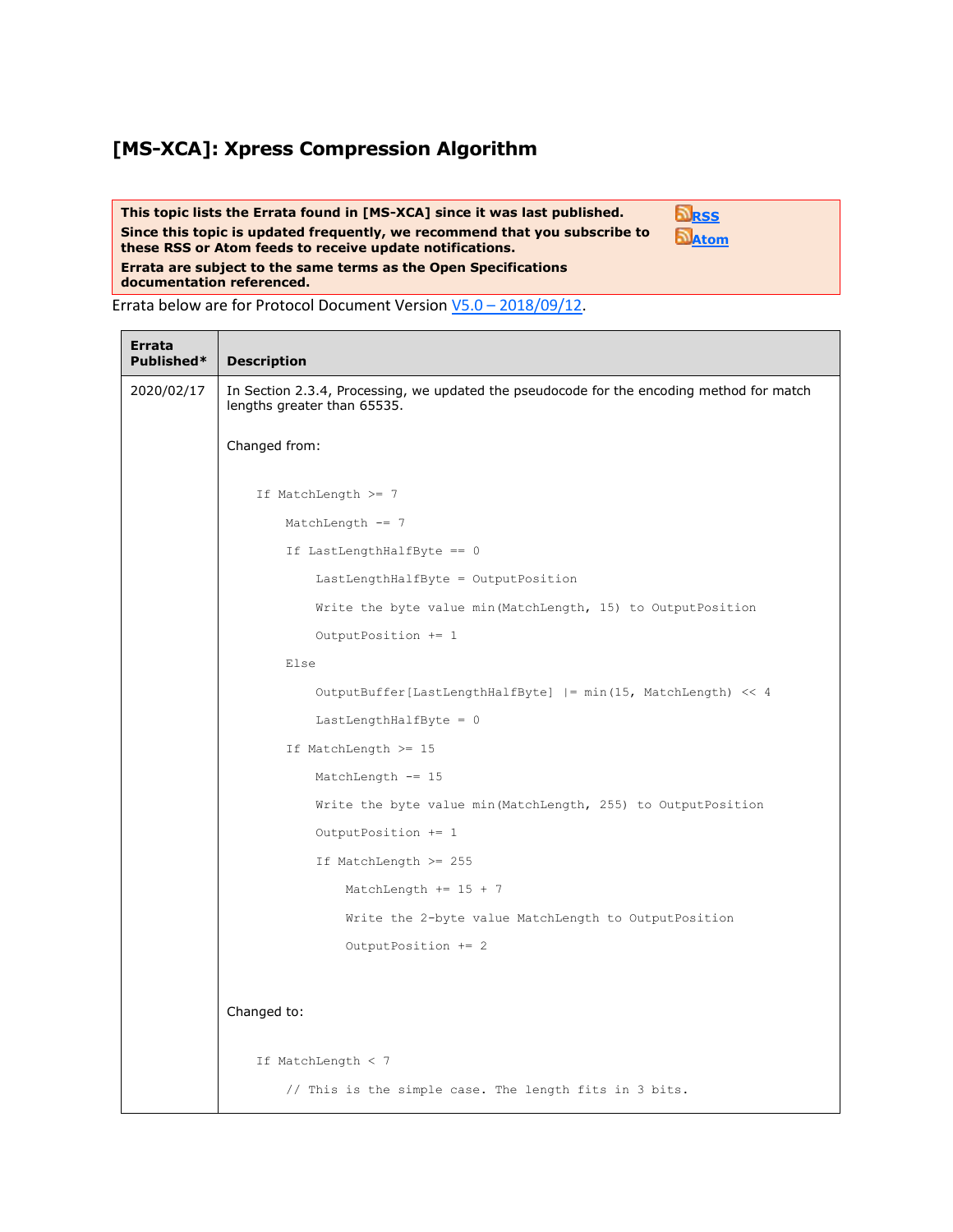| Errata<br>Published* | <b>Description</b>                                                   |
|----------------------|----------------------------------------------------------------------|
|                      | MatchOffset += MatchLength                                           |
|                      | Write MatchOffset the 2-byte value to OutputPosition                 |
|                      | OutputPosition += 2                                                  |
|                      | Else                                                                 |
|                      | // The length does not fit 3 bits. Record a special value to         |
|                      | // indicate a longer length.                                         |
|                      | MatchOffset $ = 7$                                                   |
|                      | Write MatchOffset the 2-byte value to OutputPosition                 |
|                      | OutputPosition += 2                                                  |
|                      | MatchLength $-= 7$                                                   |
|                      | // Try to encode the length in the next 4 bits. If we previously     |
|                      | // encoded a 4-bit length, we'll use the high 4 bits from that byte. |
|                      | If LastLengthHalfByte == 0                                           |
|                      | LastLengthHalfByte = OutputPosition                                  |
|                      | If MatchLength < 15                                                  |
|                      | Write single byte value of MatchLength to OutputPosition             |
|                      | OutputPosition += 1                                                  |
|                      | Else                                                                 |
|                      | Write single byte value of 15 to OutputPosition                      |
|                      | OutputPosition++                                                     |
|                      | goto EncodeExtraLen                                                  |
|                      | Else                                                                 |
|                      | If MatchLength < 15                                                  |
|                      | OutputBuffer[LastLengthHalfByte]  = MatchLength << 4                 |
|                      | LastLengthHalfByte = 0                                               |
|                      | Else                                                                 |
|                      | OutputBuffer[LastLengthHalfByte]  = 15 << 4                          |
|                      | LastLengthHalfByte = $0$                                             |
|                      | EncodeExtraLen:                                                      |
|                      | // We've already used 3 bits + 4 bits to encode the length           |
|                      | // Next use the next byte.                                           |
|                      | MatchLength $- = 15$                                                 |
|                      | If MatchLength < 255                                                 |
|                      | Write single byte value of MatchLength to OutputPosition             |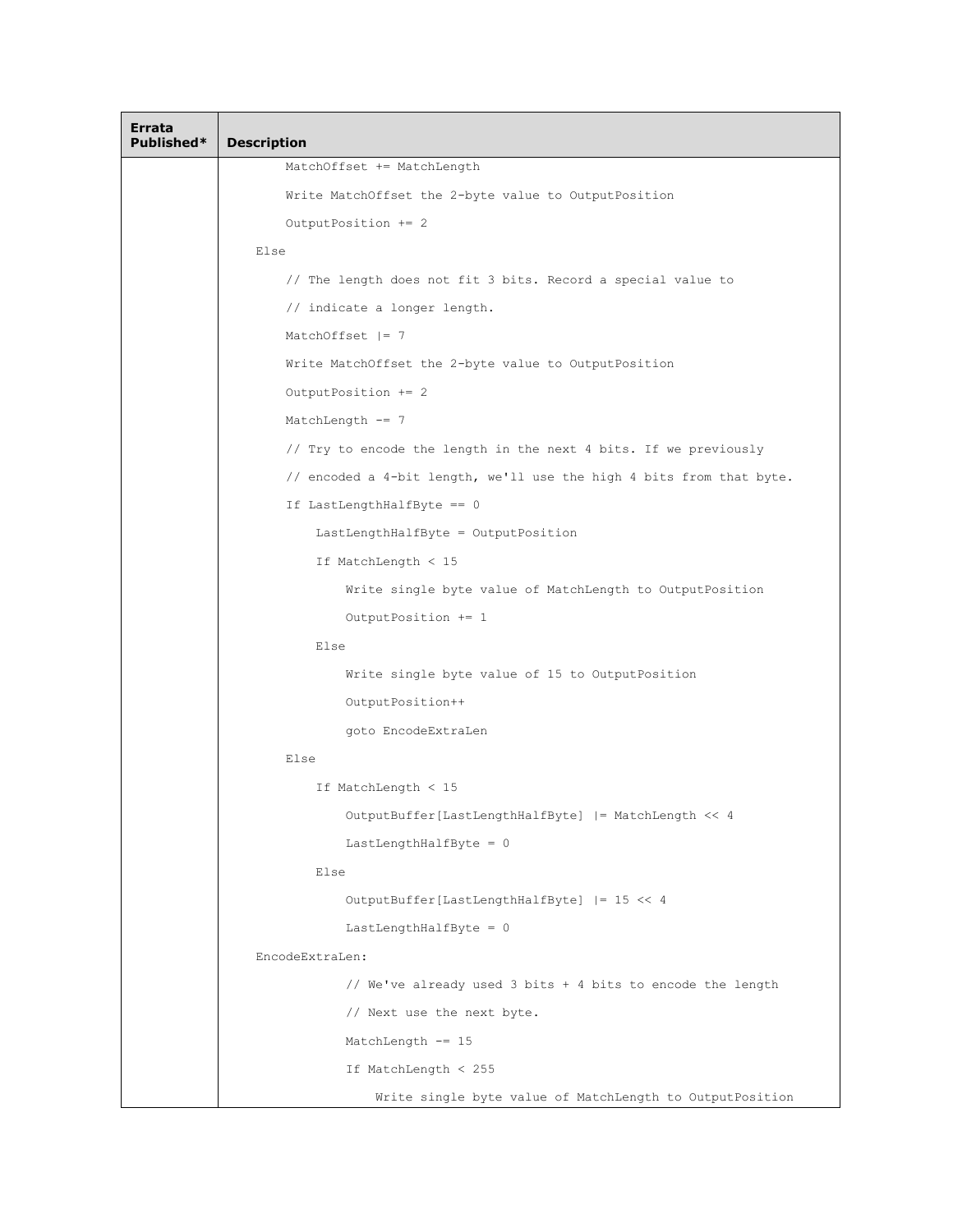| Errata<br>Published* | <b>Description</b>                                                                                                                                                                                                                                                                                                                                                                                                                                                                                                                                                                                                                                                                                                                                                                                                                                                                                                                                               |
|----------------------|------------------------------------------------------------------------------------------------------------------------------------------------------------------------------------------------------------------------------------------------------------------------------------------------------------------------------------------------------------------------------------------------------------------------------------------------------------------------------------------------------------------------------------------------------------------------------------------------------------------------------------------------------------------------------------------------------------------------------------------------------------------------------------------------------------------------------------------------------------------------------------------------------------------------------------------------------------------|
|                      | OutputPosition += 1                                                                                                                                                                                                                                                                                                                                                                                                                                                                                                                                                                                                                                                                                                                                                                                                                                                                                                                                              |
|                      | Else                                                                                                                                                                                                                                                                                                                                                                                                                                                                                                                                                                                                                                                                                                                                                                                                                                                                                                                                                             |
|                      | // Use two more bytes for the length                                                                                                                                                                                                                                                                                                                                                                                                                                                                                                                                                                                                                                                                                                                                                                                                                                                                                                                             |
|                      | Write single byte value of 255 to OutputPosition                                                                                                                                                                                                                                                                                                                                                                                                                                                                                                                                                                                                                                                                                                                                                                                                                                                                                                                 |
|                      | OutputPosition += 1                                                                                                                                                                                                                                                                                                                                                                                                                                                                                                                                                                                                                                                                                                                                                                                                                                                                                                                                              |
|                      | MatchLength $+= 7 + 15$                                                                                                                                                                                                                                                                                                                                                                                                                                                                                                                                                                                                                                                                                                                                                                                                                                                                                                                                          |
|                      | If MatchLength < $(1 \ll 16)$                                                                                                                                                                                                                                                                                                                                                                                                                                                                                                                                                                                                                                                                                                                                                                                                                                                                                                                                    |
|                      | Write two-byte value MatchLength to OutputPosition                                                                                                                                                                                                                                                                                                                                                                                                                                                                                                                                                                                                                                                                                                                                                                                                                                                                                                               |
|                      | OutputPosition += 2                                                                                                                                                                                                                                                                                                                                                                                                                                                                                                                                                                                                                                                                                                                                                                                                                                                                                                                                              |
|                      | Else                                                                                                                                                                                                                                                                                                                                                                                                                                                                                                                                                                                                                                                                                                                                                                                                                                                                                                                                                             |
|                      | Write two-byte value of 0 to OutputPosition                                                                                                                                                                                                                                                                                                                                                                                                                                                                                                                                                                                                                                                                                                                                                                                                                                                                                                                      |
|                      | OutputPosition += 2                                                                                                                                                                                                                                                                                                                                                                                                                                                                                                                                                                                                                                                                                                                                                                                                                                                                                                                                              |
|                      | Write four-byte value of MatchLength to OutputPosition                                                                                                                                                                                                                                                                                                                                                                                                                                                                                                                                                                                                                                                                                                                                                                                                                                                                                                           |
|                      | OutputPosition += 4                                                                                                                                                                                                                                                                                                                                                                                                                                                                                                                                                                                                                                                                                                                                                                                                                                                                                                                                              |
|                      |                                                                                                                                                                                                                                                                                                                                                                                                                                                                                                                                                                                                                                                                                                                                                                                                                                                                                                                                                                  |
|                      |                                                                                                                                                                                                                                                                                                                                                                                                                                                                                                                                                                                                                                                                                                                                                                                                                                                                                                                                                                  |
| 2020/02/17           | In Section 2.3.4 Processing, we added clarifying information about the maximum MatchLength.                                                                                                                                                                                                                                                                                                                                                                                                                                                                                                                                                                                                                                                                                                                                                                                                                                                                      |
|                      | Changed from:                                                                                                                                                                                                                                                                                                                                                                                                                                                                                                                                                                                                                                                                                                                                                                                                                                                                                                                                                    |
|                      | The fastest variant of the Xpress Compression Algorithm avoids the cost of the Huffman[IEEE-<br>MRC] pass by encoding the LZ77 [UASDC] literals and matches in a simple way. The encoding<br>process is similar to the method described in section 2.1.4.1, with the key difference that the<br>largest match offset it can encode is 8192 instead of the 65535 limit of the Huffman format.<br>The literal or match flags are encoded in 32-bit chunks. Literals are encoded with a simple byte<br>value. Matches are encoded with a 16-bit value, where the high 13 bits represent the offset and<br>the low 3 bits represent the length. Long lengths are encoded with an additional 4 bits, then 8<br>bits, and then 16 bits. The following pseudocode provides an outline of the encoding method.                                                                                                                                                           |
|                      | Changed to:                                                                                                                                                                                                                                                                                                                                                                                                                                                                                                                                                                                                                                                                                                                                                                                                                                                                                                                                                      |
|                      | The fastest variant of the Xpress Compression Algorithm avoids the cost of the Huffman[IEEE-<br>MRC] pass by encoding the LZ77 [UASDC] literals and matches in a simple way. The encoding<br>process is similar to the method described in section 2.1.4.1, with the key difference that the<br>largest match offset it can encode is 8192 instead of the 65535 limit of the Huffman format.<br>The literal or match flags are encoded in 32-bit chunks. Literals are encoded with a simple byte<br>value. Matches are encoded with a 16-bit value, where the high 13 bits represent the offset and<br>the low 3 bits represent the length. Long lengths are encoded with an additional 4 bits, then 8<br>bits, and then 16 bits. The MatchLength is represented by a ULONG, a 32-bit unsigned integer<br>(see [MS-DTYP] section 2.2.51); therefore, the maximum value is 4,294,967,295. The following<br>pseudocode provides an outline of the encoding method. |
| 2020/02/17           | In Section 2.2.4 Processing, we corrected the pseudocode by replacing DecodedValue with<br>HuffmanSymbol and added a clarifying comment to the pseudocode to explain why the<br>HuffmanSymbol needs to be right-shifted by 4 bits.                                                                                                                                                                                                                                                                                                                                                                                                                                                                                                                                                                                                                                                                                                                               |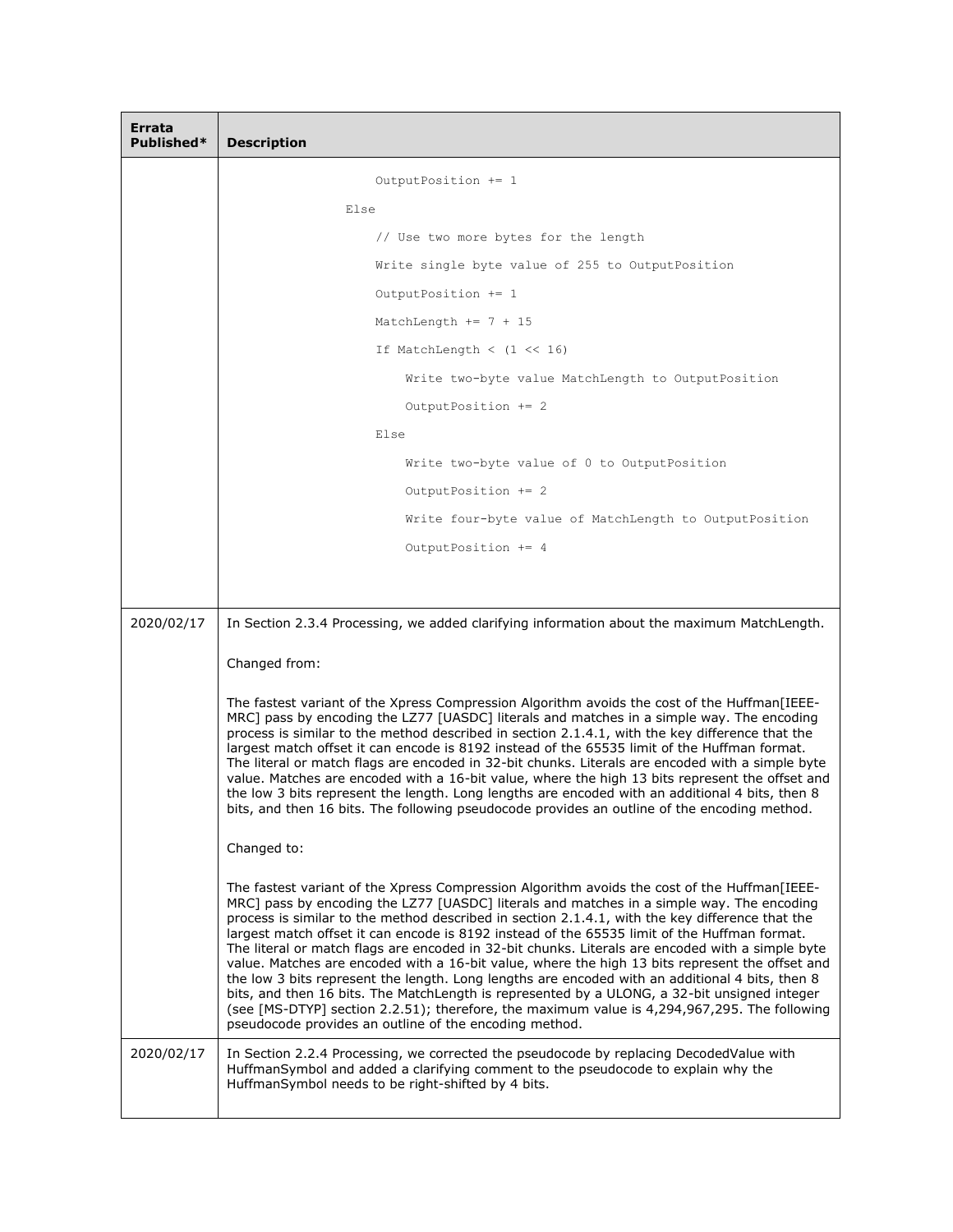| Errata<br>Published* | <b>Description</b>                                                             |
|----------------------|--------------------------------------------------------------------------------|
|                      | Changed from:                                                                  |
|                      |                                                                                |
|                      | Loop until a decompression terminating condition                               |
|                      | Build the decoding table                                                       |
|                      | Current Position = $256$ // start at the end of the Huffman table              |
|                      | $NextBits = Read16Bits (InputBuffer + CurrentPosition)$                        |
|                      | Current Position $+= 2$                                                        |
|                      | NextBits $<<= 16$                                                              |
|                      | NextBits  = Read16Bits(InputBuffer + CurrentPosition)                          |
|                      | Current Position $+= 2$                                                        |
|                      | ExtraBits = $16$                                                               |
|                      | $BlockEnd = OutputPosition + 65536$                                            |
|                      | Loop until a block terminating condition                                       |
|                      | If OutputPosition >= BlockEnd then terminate block processing                  |
|                      | Loop until a literal processing terminating condition                          |
|                      | Next15Bits = NextBits >> $(32 - 15)$                                           |
|                      | HuffmanSymbol = DecodingTable[Next15Bits]                                      |
|                      | HuffmanSymbolBitLength = the bit length of HuffmanSymbol, from<br>the table in |
|                      | the input buffer                                                               |
|                      | If $HuffmanSymbol \leq 0$                                                      |
|                      | NextBits <<= HuffmanSymbolBitLength                                            |
|                      | ExtraBits -= HuffmanSymbolBitLength                                            |
|                      | Do                                                                             |
|                      | HuffmanSymbol = - HuffmanSymbol                                                |
|                      | $HuffmanSymbol$ += (NextBits >> 31)                                            |
|                      | NextBits $*= 2$                                                                |
|                      | ExtraBits = ExtraBits - $1$                                                    |
|                      | HuffmanSymbol = DecodingTable[HuffmanSymbol]                                   |
|                      | While DecodedValue $\leq 0$                                                    |
|                      | Else                                                                           |
|                      | DecodedBitCount = DecodedValue $\&$ 15                                         |
|                      | NextBits <<= DecodedBitCount                                                   |
|                      | ExtraBits -= DedcodedBitCount                                                  |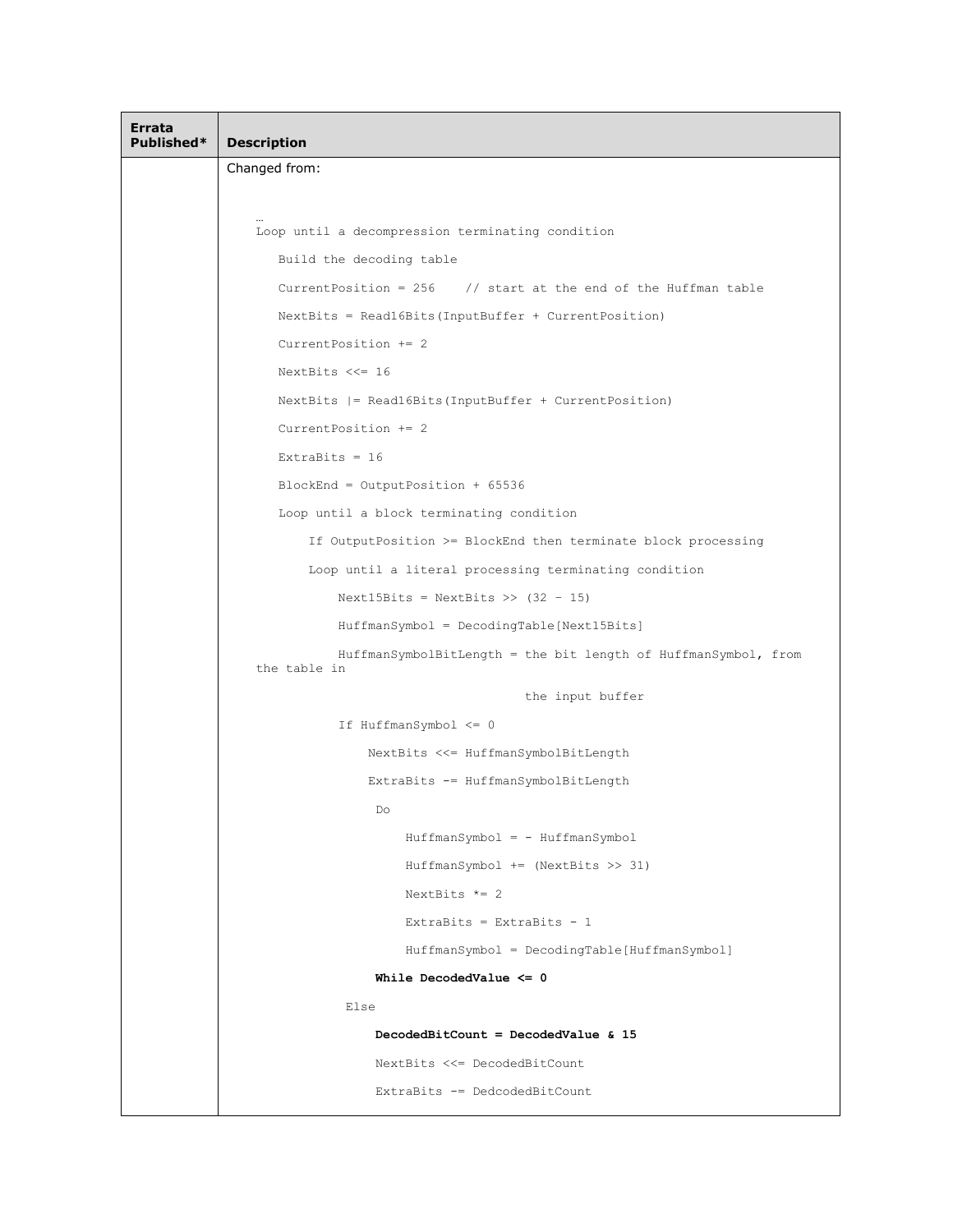| Errata<br>Published* | <b>Description</b>                                                        |
|----------------------|---------------------------------------------------------------------------|
|                      | HuffmanSymbol >>= 4                                                       |
|                      | HuffmanSymbol -= 256                                                      |
|                      | If ExtraBits $< 0$                                                        |
|                      | NextBits  = Read16Bits(InputBuffer + CurrentPosition) << (-<br>ExtraBits) |
|                      | ExtraBits $+= 16$                                                         |
|                      | CurrentPosition += 2                                                      |
|                      | If HuffmanSymbol >= 0                                                     |
|                      | If HuffmanSymbol == 0                                                     |
|                      | If the entire input buffer has been read and                              |
|                      | the expected decompressed size has been written to the<br>output buffer   |
|                      | Decompression is complete. Return with success.                           |
|                      | Terminate literal processing                                              |
|                      | Else                                                                      |
|                      | Output the byte value of HuffmanSymbol to the output stream               |
|                      | End of literal processing Loop                                            |
|                      | MatchLength = HuffmanSymbol mod 16                                        |
|                      | MatchOffsetBitLength = HuffmanSymbol / 16                                 |
|                      | If MatchLength == 15                                                      |
|                      | $MatchLength = ReadByte (InputBuffer + CurrentPosition)$                  |
|                      | CurrentPosition $+= 1$                                                    |
|                      | If MatchLength == 255                                                     |
|                      | MatchLength = Read16Bits (InputBuffer + CurrentPosition)                  |
|                      | CurrentPosition += 2                                                      |
|                      | If MatchLength $<$ 15                                                     |
|                      | The compressed data is invalid. Return error.                             |
|                      | MatchLength = MatchLength - 15                                            |
|                      | MatchLength = MatchLength + $15$                                          |
|                      | MatchLength = MatchLength + $3$                                           |
|                      | MatchOffset = $NextBits$ >> (32 - MatchOffsetBitLength)                   |
|                      | MatchOffset += (1 << MatchOffsetBitLength)                                |
|                      | NextBits <<= MatchOffsetBitLength                                         |
|                      | ExtraBits -= MatchOffsetBitLength                                         |
|                      | If ExtraBits $< 0$                                                        |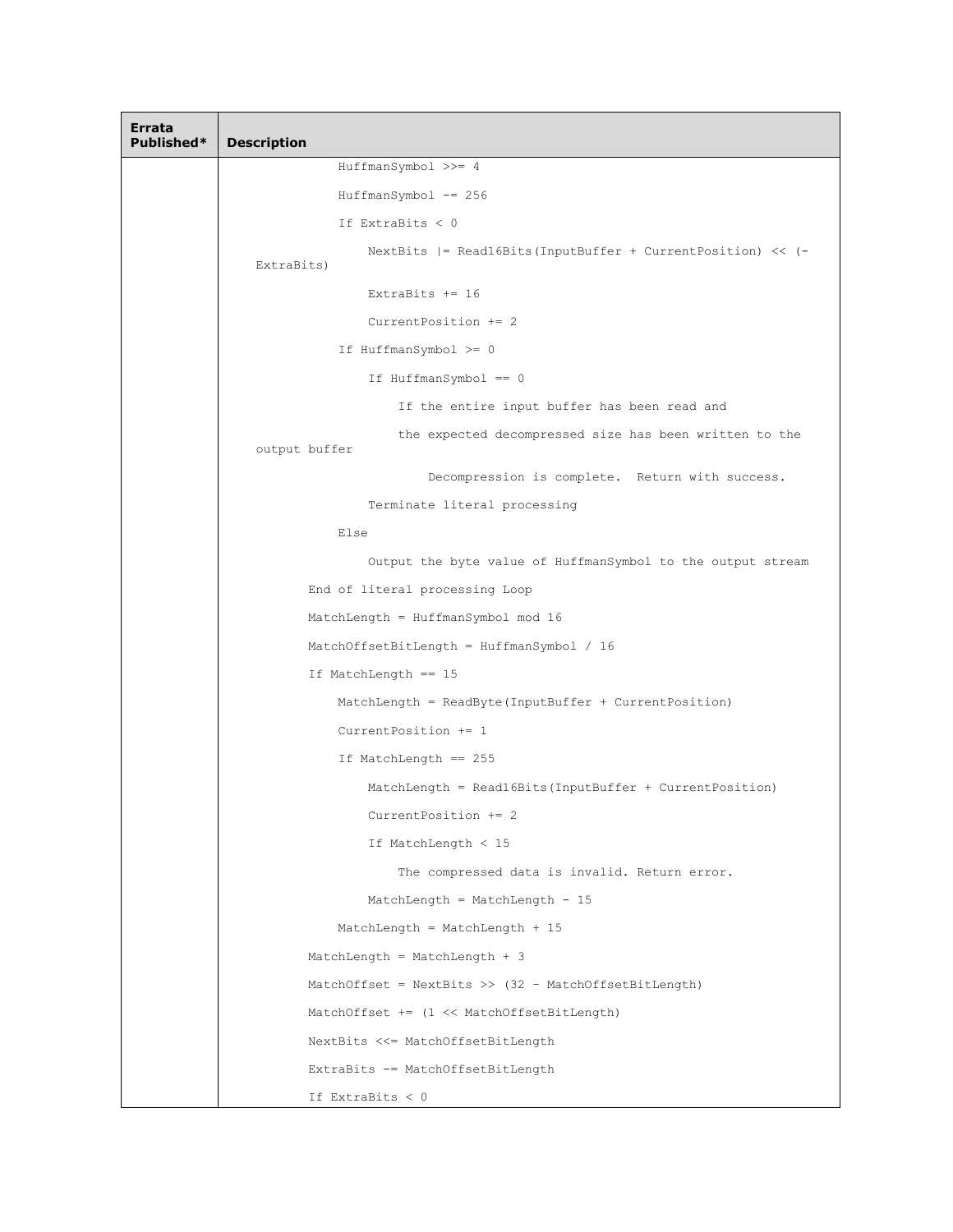```
Errata 
Description
               NextBits |= Read16Bits(InputBuffer + CurrentPosition) << (-
    ExtraBits)
               ExtraBits += 16
               CurrentPosition += 2
           For i = 0 to MatchLength - 1
               Output OutputBuffer[CurrentOutputPosition – MatchOffset + i]
        End of block loop
    End of decoding loop
Changed to:
     …
    Loop until a decompression terminating condition
       Build the decoding table
       CurrentPosition = 256 // start at the end of the Huffman table
       NextBits = Read16Bits(InputBuffer + CurrentPosition)
       CurrentPosition += 2
       NextBits <<= 16
       NextBits |= Read16Bits(InputBuffer + CurrentPosition)
       CurrentPosition += 2
       ExtraBits = 16BlockEnd = OutputPosition + 65536
       Loop until a block terminating condition
           If OutputPosition >= BlockEnd then terminate block processing
           Loop until a literal processing terminating condition
               Next15Bits = NextBits \geq (32 - 15)HuffmanSymbol = DecodingTable[Next15Bits]
               HuffmanSymbolBitLength = the bit length of HuffmanSymbol, from 
    the table in
                                        the input buffer
               If HuffmanSymbol <= 0
                   NextBits <<= HuffmanSymbolBitLength
                   ExtraBits -= HuffmanSymbolBitLength
                    Do
                        HuffmanSymbol = - HuffmanSymbol
```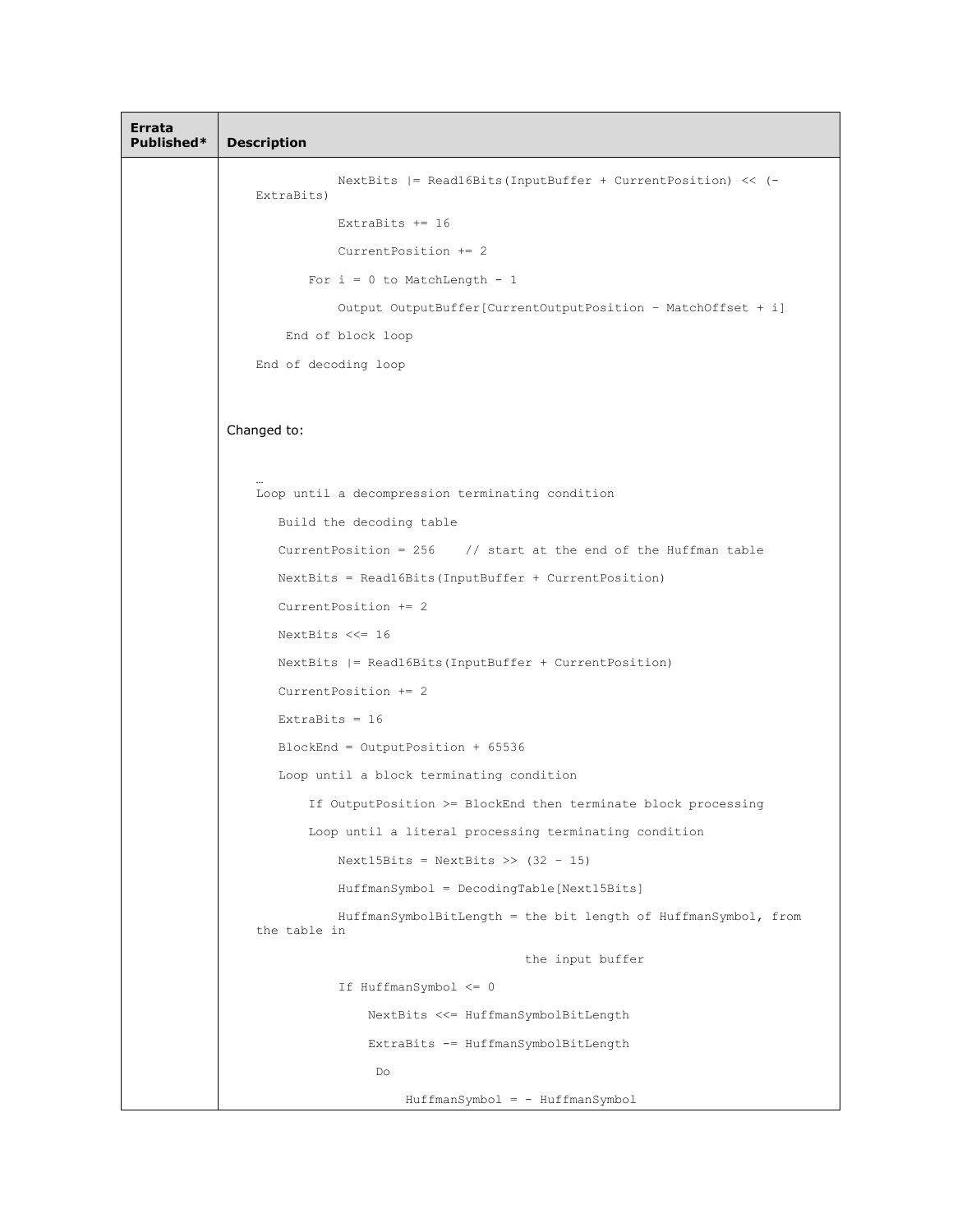**Errata Description** HuffmanSymbol += (NextBits >> 31) NextBits  $*= 2$ ExtraBits = ExtraBits - 1 HuffmanSymbol = DecodingTable[HuffmanSymbol] **While HuffmanSymbol <= 0** Else **DecodedBitCount = HuffmanSymbol & 15** NextBits <<= DecodedBitCount ExtraBits -= DedcodedBitCount HuffmanSymbol >>= 4 // Shift by 4 bits to get the symbol value // (the lower 4 bits are the bit length of the symbol) HuffmanSymbol -= 256 If ExtraBits < 0 NextBits |= Read16Bits(InputBuffer + CurrentPosition) << (- ExtraBits) ExtraBits += 16 CurrentPosition += 2 If HuffmanSymbol >= 0 If HuffmanSymbol == 0 If the entire input buffer has been read and the expected decompressed size has been written to the output buffer Decompression is complete. Return with success. Terminate literal processing Else Output the byte value of HuffmanSymbol to the output stream End of literal processing Loop MatchLength = HuffmanSymbol mod 16 MatchOffsetBitLength = HuffmanSymbol / 16 If MatchLength == 15 MatchLength = ReadByte(InputBuffer + CurrentPosition) CurrentPosition += 1 If MatchLength == 255 MatchLength = Read16Bits(InputBuffer + CurrentPosition)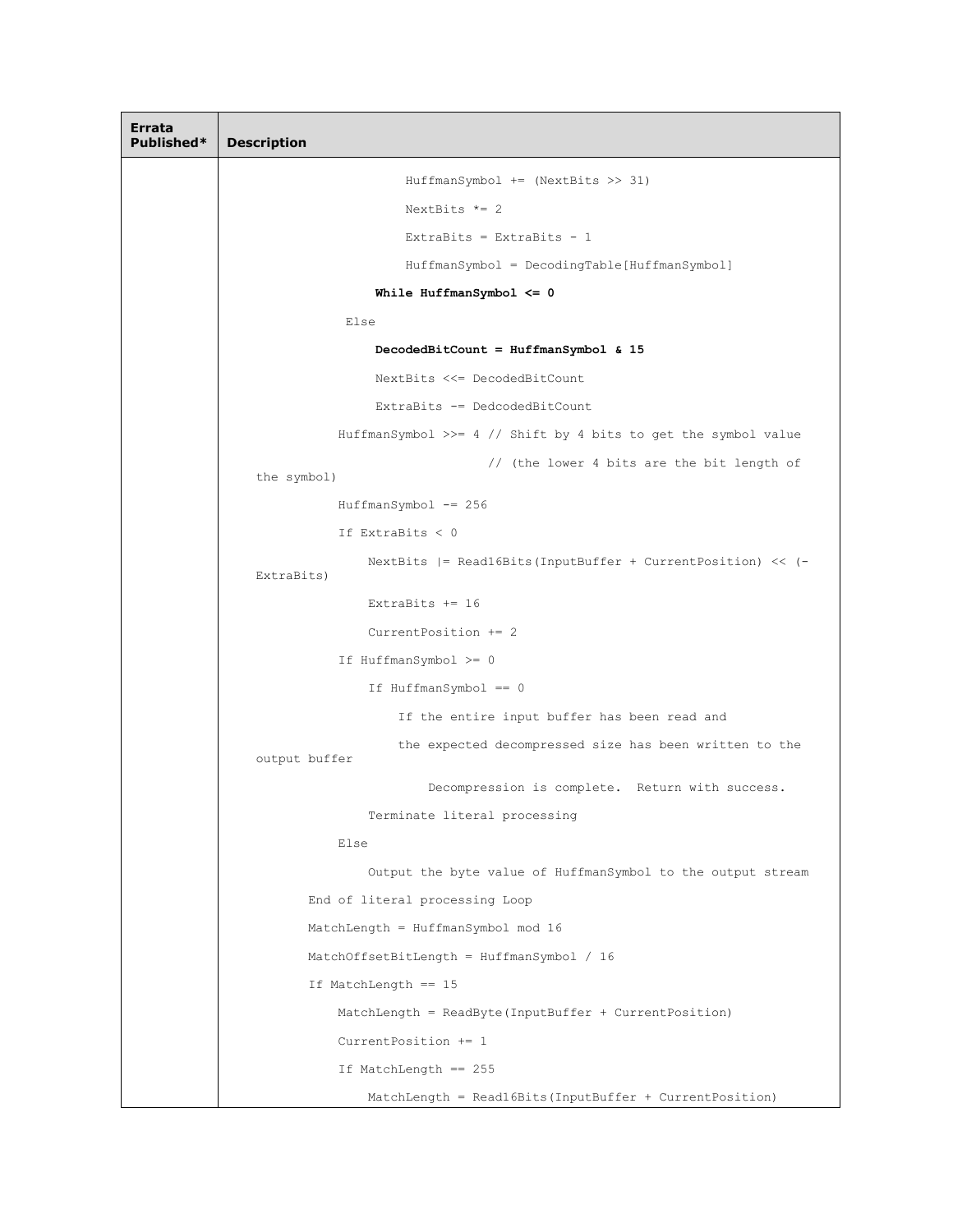| Errata<br>Published* | <b>Description</b>                                                                                                                                                                                                                                                                                                                                                             |
|----------------------|--------------------------------------------------------------------------------------------------------------------------------------------------------------------------------------------------------------------------------------------------------------------------------------------------------------------------------------------------------------------------------|
|                      | Current Position $+= 2$                                                                                                                                                                                                                                                                                                                                                        |
|                      | If MatchLength $<$ 15                                                                                                                                                                                                                                                                                                                                                          |
|                      | The compressed data is invalid. Return error.                                                                                                                                                                                                                                                                                                                                  |
|                      | MatchLength = MatchLength - $15$                                                                                                                                                                                                                                                                                                                                               |
|                      | MatchLength = MatchLength + $15$                                                                                                                                                                                                                                                                                                                                               |
|                      | MatchLength = MatchLength + $3$                                                                                                                                                                                                                                                                                                                                                |
|                      | MatchOffset = NextBits >> $(32 - MatchOffsetBitLength)$                                                                                                                                                                                                                                                                                                                        |
|                      | MatchOffset $+=$ $(1 \lt\lt$ MatchOffsetBitLength)                                                                                                                                                                                                                                                                                                                             |
|                      | NextBits <<= MatchOffsetBitLength                                                                                                                                                                                                                                                                                                                                              |
|                      | ExtraBits -= MatchOffsetBitLength                                                                                                                                                                                                                                                                                                                                              |
|                      | If ExtraBits $< 0$                                                                                                                                                                                                                                                                                                                                                             |
|                      | NextBits $ =$ Readl6Bits (InputBuffer + CurrentPosition) << $(-)$<br>ExtraBits)                                                                                                                                                                                                                                                                                                |
|                      | ExtraBits $+= 16$                                                                                                                                                                                                                                                                                                                                                              |
|                      | Current Position $+= 2$                                                                                                                                                                                                                                                                                                                                                        |
|                      | For $i = 0$ to MatchLength - 1                                                                                                                                                                                                                                                                                                                                                 |
|                      | Output OutputBuffer[CurrentOutputPosition - MatchOffset + i]                                                                                                                                                                                                                                                                                                                   |
|                      | End of block loop                                                                                                                                                                                                                                                                                                                                                              |
|                      | End of decoding loop                                                                                                                                                                                                                                                                                                                                                           |
|                      |                                                                                                                                                                                                                                                                                                                                                                                |
| 2019/12/09           | In Section 2.1, LZ77+Huffman Compression Algorithm Details, described how data is processed<br>for the Huffman variant.                                                                                                                                                                                                                                                        |
|                      | Changed from:<br>The overall compression algorithm for the Huffman [IEEE-MRC] variant can be divided into<br>three stages, which are performed in this order:<br>$\cdots$                                                                                                                                                                                                      |
|                      | Changed to:<br>The overall compression algorithm for the Huffman [IEEE-MRC] variant can handle an arbitrary<br>amount of data. Data is processed in 64k blocks, and the encoded results are stored in-order.<br>After the final block, the end-of-file (EOF) symbol is encoded. Each 64k block is run through<br>three stages, which are performed in this order:<br>$\ddotsc$ |
|                      | In Section 2.2.4, Processing, described the decompression process and clarified how the<br>compression stream handles the bytes for long match lengths in the pseudocode.                                                                                                                                                                                                      |
|                      | Changed from:                                                                                                                                                                                                                                                                                                                                                                  |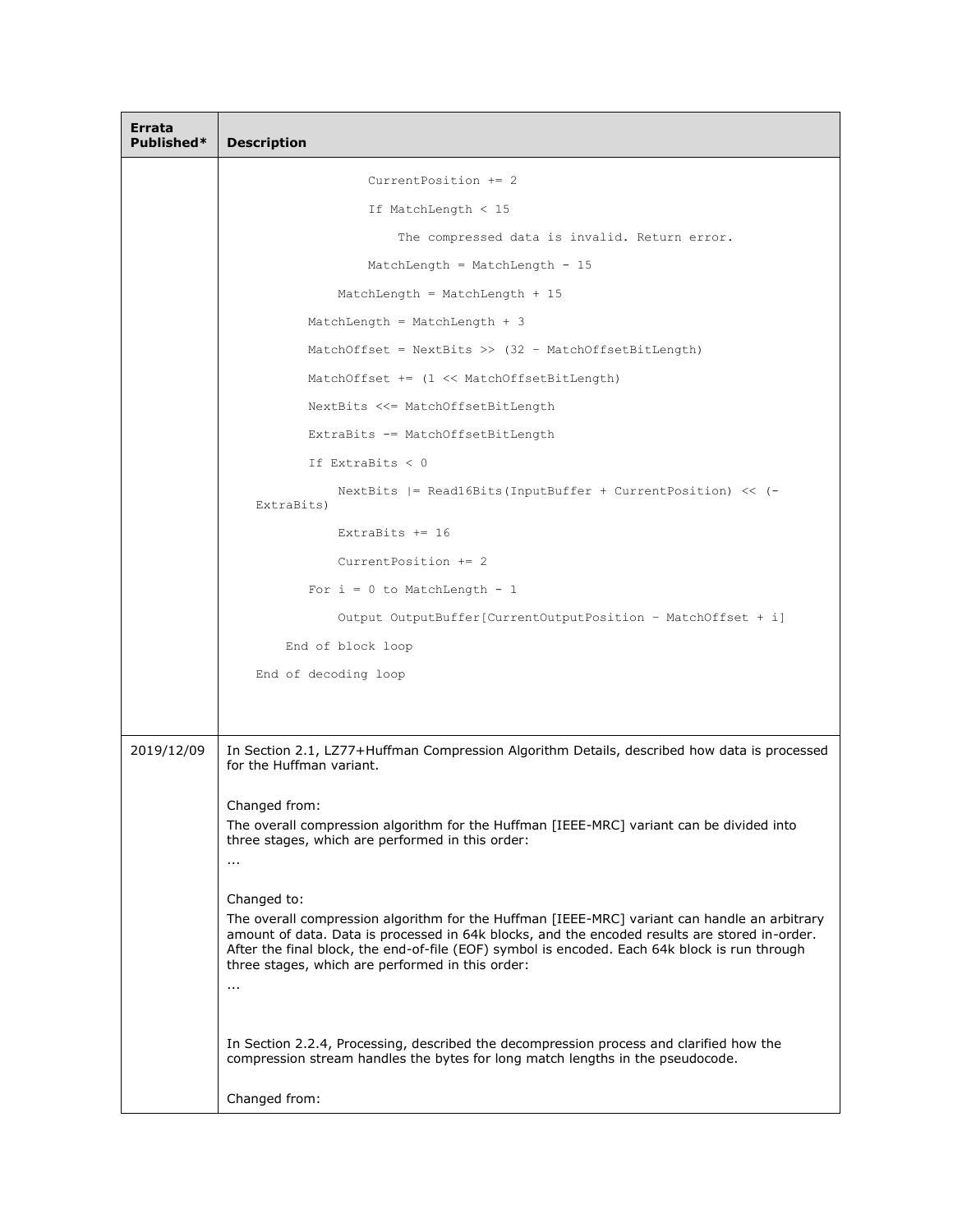| Errata<br>Published* | <b>Description</b>                                                                                                                                                                                                                                                                                                                                                                                                                                                                                                                                                                                                                       |
|----------------------|------------------------------------------------------------------------------------------------------------------------------------------------------------------------------------------------------------------------------------------------------------------------------------------------------------------------------------------------------------------------------------------------------------------------------------------------------------------------------------------------------------------------------------------------------------------------------------------------------------------------------------------|
|                      | The decompression algorithm uses the 256-byte Huffman table to reconstruct the canonical<br>Huffman [IEEE-MRC] representations of each symbol. Next, the Huffman stream of LZ77<br>([UASDC]) literals and matches is decoded to reproduce the original data.                                                                                                                                                                                                                                                                                                                                                                             |
|                      | The following method can be used to construct a decoding table. The decoding table will have<br>2^15 entries because 15 is the maximum bit length permitted by the Xpress Compression<br>Algorithm for a Huffman code. If a symbol has a bit length of X, it has $2^N(15 - X)$ entries in the<br>table that point to its value. The order of symbols in the table is sorted by bit length (from low<br>to high), and then by symbol value (from low to high). These requirements represent the<br>agreement of canonicalness with the compression end of the algorithm. The following<br>pseudocode shows the table construction method: |
|                      | The compression stream is designed to be read in (mostly) 16-bit chunks, with a 32-bit register<br>maintaining at least the next 16 bits of input. This strategy allows the code to seamlessly<br>handle the bytes for long match lengths, which would otherwise be awkward. The following<br>pseudocode demonstrates this method.                                                                                                                                                                                                                                                                                                       |
|                      | Build the decoding table                                                                                                                                                                                                                                                                                                                                                                                                                                                                                                                                                                                                                 |
|                      | Current Position = $256$ // start at the end of the Huffman table                                                                                                                                                                                                                                                                                                                                                                                                                                                                                                                                                                        |
|                      | NextBits = Read16Bits(InputBuffer + CurrentPosition)                                                                                                                                                                                                                                                                                                                                                                                                                                                                                                                                                                                     |
|                      | CurrentPosition $+= 2$                                                                                                                                                                                                                                                                                                                                                                                                                                                                                                                                                                                                                   |
|                      | NextBits $<<=16$                                                                                                                                                                                                                                                                                                                                                                                                                                                                                                                                                                                                                         |
|                      | NextBits $ =$ Read16Bits(InputBuffer + CurrentPosition)                                                                                                                                                                                                                                                                                                                                                                                                                                                                                                                                                                                  |
|                      | Current Position $+= 2$<br>ExtraBits = $16$                                                                                                                                                                                                                                                                                                                                                                                                                                                                                                                                                                                              |
|                      | Loop until a terminating condition                                                                                                                                                                                                                                                                                                                                                                                                                                                                                                                                                                                                       |
|                      | Next15Bits = NextBits >> $(32 - 15)$                                                                                                                                                                                                                                                                                                                                                                                                                                                                                                                                                                                                     |
|                      | HuffmanSymbol = DecodingTable[Next15Bits]                                                                                                                                                                                                                                                                                                                                                                                                                                                                                                                                                                                                |
|                      | HuffmanSymbolBitLength = the bit length of HuffmanSymbol, from the table in                                                                                                                                                                                                                                                                                                                                                                                                                                                                                                                                                              |
|                      | the input buffer                                                                                                                                                                                                                                                                                                                                                                                                                                                                                                                                                                                                                         |
|                      | NextBits <<= HuffmanSymbolBitLength                                                                                                                                                                                                                                                                                                                                                                                                                                                                                                                                                                                                      |
|                      | ExtraBits -= HuffmanSymbolBitLength                                                                                                                                                                                                                                                                                                                                                                                                                                                                                                                                                                                                      |
|                      | If ExtraBits $< 0$                                                                                                                                                                                                                                                                                                                                                                                                                                                                                                                                                                                                                       |
|                      | NextBits $ =$ Read16Bits(InputBuffer + CurrentPosition) << $(-Extrabits)$                                                                                                                                                                                                                                                                                                                                                                                                                                                                                                                                                                |
|                      | ExtraBits $+= 16$                                                                                                                                                                                                                                                                                                                                                                                                                                                                                                                                                                                                                        |
|                      | Current Position $+= 2$                                                                                                                                                                                                                                                                                                                                                                                                                                                                                                                                                                                                                  |
|                      | If HuffmanSymbol $< 256$                                                                                                                                                                                                                                                                                                                                                                                                                                                                                                                                                                                                                 |
|                      | Output the byte value HuffmanSymbol to the output stream.                                                                                                                                                                                                                                                                                                                                                                                                                                                                                                                                                                                |
|                      | Else If HuffmanSymbol $== 256$ and                                                                                                                                                                                                                                                                                                                                                                                                                                                                                                                                                                                                       |
|                      | the entire input buffer has been read and                                                                                                                                                                                                                                                                                                                                                                                                                                                                                                                                                                                                |
|                      | the expected decompressed size has been written to the output buffer                                                                                                                                                                                                                                                                                                                                                                                                                                                                                                                                                                     |
|                      | Decompression is complete. Return with success.                                                                                                                                                                                                                                                                                                                                                                                                                                                                                                                                                                                          |
|                      | Else                                                                                                                                                                                                                                                                                                                                                                                                                                                                                                                                                                                                                                     |
|                      | HuffmanSymbol = HuffmanSymbol - 256                                                                                                                                                                                                                                                                                                                                                                                                                                                                                                                                                                                                      |
|                      | MatchLength = HuffmanSymbol mod 16                                                                                                                                                                                                                                                                                                                                                                                                                                                                                                                                                                                                       |
|                      | MatchOffsetBitLength = HuffmanSymbol / 16                                                                                                                                                                                                                                                                                                                                                                                                                                                                                                                                                                                                |
|                      | If MatchLength $== 15$                                                                                                                                                                                                                                                                                                                                                                                                                                                                                                                                                                                                                   |
|                      | MatchLength = ReadByte(InputBuffer + CurrentPosition)                                                                                                                                                                                                                                                                                                                                                                                                                                                                                                                                                                                    |
|                      | Current Position $+= 1$                                                                                                                                                                                                                                                                                                                                                                                                                                                                                                                                                                                                                  |
|                      | If MatchLength $== 255$                                                                                                                                                                                                                                                                                                                                                                                                                                                                                                                                                                                                                  |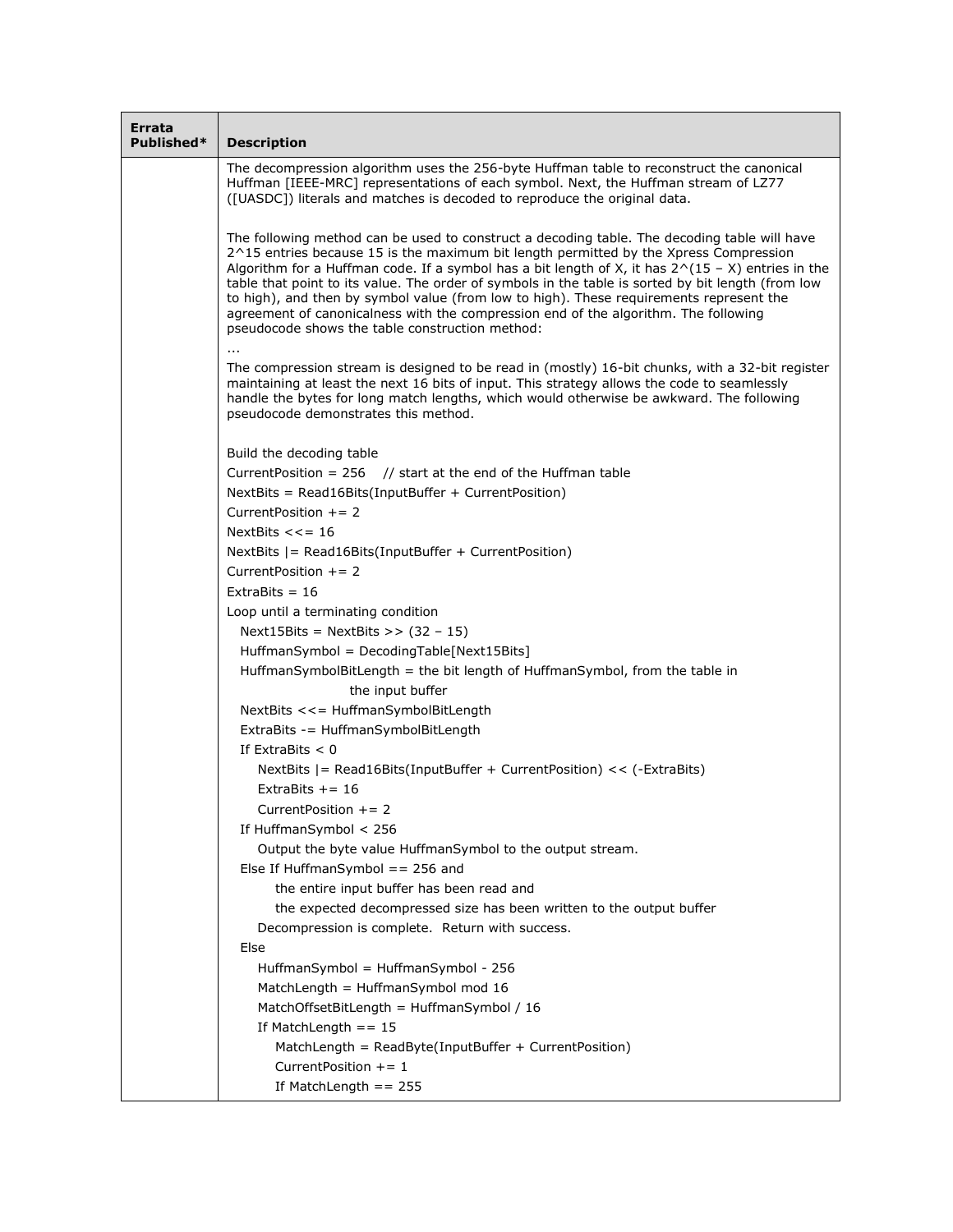| Errata<br>Published* | <b>Description</b>                                                                                                                                                                                                |
|----------------------|-------------------------------------------------------------------------------------------------------------------------------------------------------------------------------------------------------------------|
|                      | MatchLength = Read16Bits(InputBuffer + CurrentPosition)                                                                                                                                                           |
|                      | Current Position $+= 2$                                                                                                                                                                                           |
|                      | If MatchLength $<$ 15                                                                                                                                                                                             |
|                      | The compressed data is invalid. Return error.                                                                                                                                                                     |
|                      | MatchLength = MatchLength - 15                                                                                                                                                                                    |
|                      | MatchLength = MatchLength + $15$                                                                                                                                                                                  |
|                      | MatchLength = MatchLength + 3                                                                                                                                                                                     |
|                      | MatchOffset = NextBits >> (32 - MatchOffsetBitLength)                                                                                                                                                             |
|                      | MatchOffset += $(1 \lt k$ MatchOffsetBitLength)                                                                                                                                                                   |
|                      | NextBits <<= MatchOffsetBitLength                                                                                                                                                                                 |
|                      | ExtraBits -= MatchOffsetBitLength<br>If $ExtraBits < 0$                                                                                                                                                           |
|                      | Read the next 2 bytes the same as the preceding (ExtraBits $<$ 0) case                                                                                                                                            |
|                      | For $i = 0$ to MatchLength - 1                                                                                                                                                                                    |
|                      | Output OutputBuffer[CurrentOutputPosition - MatchOffset + i]                                                                                                                                                      |
|                      | $\cdots$                                                                                                                                                                                                          |
|                      |                                                                                                                                                                                                                   |
|                      | Changed to:                                                                                                                                                                                                       |
|                      | The decompression processes a series of blocks to form the decompressed output. Each block is                                                                                                                     |
|                      | processed in-order, and its decoded content written to the output stream is in-order. When<br>processing a block, we check for terminating conditions for both block and overall decoding.                        |
|                      |                                                                                                                                                                                                                   |
|                      | The decompression algorithm uses the 256-byte Huffman table to reconstruct the canonical                                                                                                                          |
|                      | Huffman [IEEE-MRC] representations of each symbol. Next, the Huffman stream of LZ77<br>([UASDC]) literals and matches is decoded to reproduce the original data.                                                  |
|                      |                                                                                                                                                                                                                   |
|                      | The following method can be used to construct a decoding table. The decoding table will have                                                                                                                      |
|                      | 2^15 entries because 15 is the maximum bit length permitted by the Xpress Compression                                                                                                                             |
|                      | Algorithm for a Huffman code. If a symbol has a bit length of X, it has $2^{\wedge}(15 - X)$ entries in the<br>table that point to its value. The order of symbols in the table is sorted by bit length (from low |
|                      | to high), and then by symbol value (from low to high). These requirements represent the                                                                                                                           |
|                      | agreement of canonicalness with the compression end of the algorithm. The following<br>pseudocode shows the table construction method:                                                                            |
|                      |                                                                                                                                                                                                                   |
|                      | The compression stream is designed to be read in (mostly) 16-bit chunks, with a 32-bit register                                                                                                                   |
|                      | maintaining at least the next 16 bits of input. This strategy allows the code to seamlessly                                                                                                                       |
|                      | handle the bytes for long match lengths, which would otherwise be awkward. The following<br>pseudocode demonstrates this method.                                                                                  |
|                      |                                                                                                                                                                                                                   |
|                      | Loop until a decompression terminating condition                                                                                                                                                                  |
|                      | Build the decoding table                                                                                                                                                                                          |
|                      | Current Position = $256$ // start at the end of the Huffman table                                                                                                                                                 |
|                      | NextBits = Read16Bits(InputBuffer + CurrentPosition)                                                                                                                                                              |
|                      | CurrentPosition $+= 2$                                                                                                                                                                                            |
|                      | NextBits $<<=16$                                                                                                                                                                                                  |
|                      | NextBits $ =$ Read16Bits(InputBuffer + CurrentPosition)                                                                                                                                                           |
|                      | Current Position $+= 2$                                                                                                                                                                                           |
|                      | ExtraBits = $16$                                                                                                                                                                                                  |
|                      | BlockEnd = OutputPosition + $65536$                                                                                                                                                                               |
|                      | Loop until a block terminating condition                                                                                                                                                                          |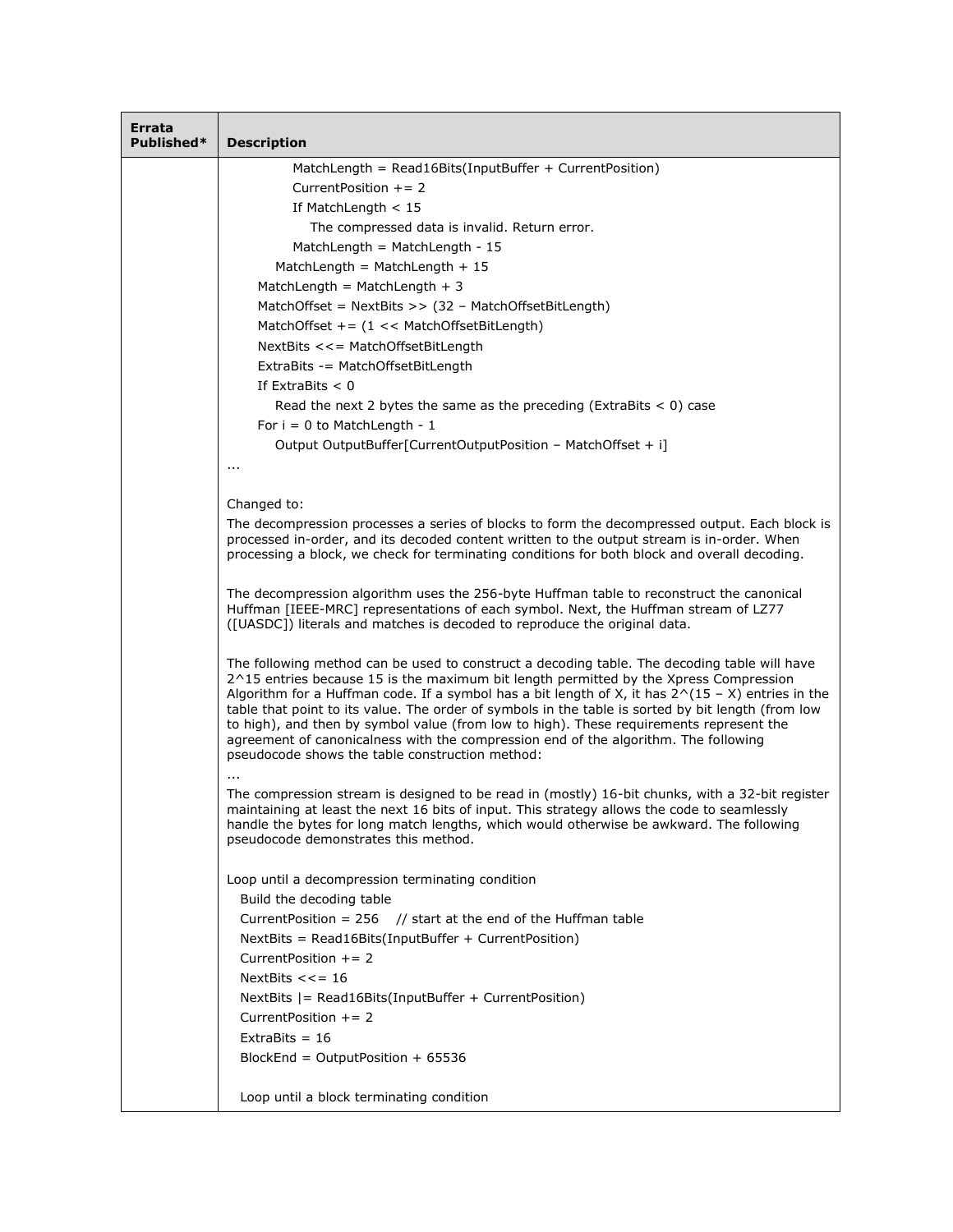| Errata<br>Published* | <b>Description</b>                                                          |
|----------------------|-----------------------------------------------------------------------------|
|                      | If Output Position $>=$ Block End then terminate block processing           |
|                      | Loop until a literal processing terminating condition                       |
|                      | Next15Bits = NextBits >> $(32 - 15)$                                        |
|                      | HuffmanSymbol = DecodingTable[Next15Bits]                                   |
|                      | HuffmanSymbolBitLength = the bit length of HuffmanSymbol, from the table in |
|                      | the input buffer                                                            |
|                      | If HuffmanSymbol $\leq$ = 0                                                 |
|                      | NextBits <<= HuffmanSymbolBitLength                                         |
|                      | ExtraBits -= HuffmanSymbolBitLength                                         |
|                      | Do                                                                          |
|                      | HuffmanSymbol = - HuffmanSymbol                                             |
|                      | HuffmanSymbol $+=$ (NextBits >> 31)                                         |
|                      | NextBits $* = 2$                                                            |
|                      | ExtraBits = ExtraBits - $1$                                                 |
|                      | HuffmanSymbol = DecodingTable[HuffmanSymbol]                                |
|                      | While Decoded Value $\leq$ = 0                                              |
|                      | Else                                                                        |
|                      | DecodedBitCount = DecodedValue $&$ 15                                       |
|                      | NextBits <<= DecodedBitCount                                                |
|                      | ExtraBits -= DedcodedBitCount                                               |
|                      | HuffmanSymbol $>>=4$                                                        |
|                      | HuffmanSymbol $-256$                                                        |
|                      | If ExtraBits $< 0$                                                          |
|                      | NextBits $ =$ Read16Bits(InputBuffer + CurrentPosition) << $(-Extrabits)$   |
|                      | ExtraBits $+= 16$                                                           |
|                      | Current Position $+= 2$                                                     |
|                      | If HuffmanSymbol $>= 0$                                                     |
|                      | If HuffmanSymbol $== 0$                                                     |
|                      | If the entire input buffer has been read and                                |
|                      | the expected decompressed size has been written to the output buffer        |
|                      | Decompression is complete. Return with success.                             |
|                      | Terminate literal processing<br>Else                                        |
|                      | Output the byte value of HuffmanSymbol to the output stream                 |
|                      | End of literal processing Loop                                              |
|                      | MatchLength = HuffmanSymbol mod 16                                          |
|                      | MatchOffsetBitLength = HuffmanSymbol / 16                                   |
|                      | If MatchLength $== 15$                                                      |
|                      | MatchLength = ReadByte(InputBuffer + CurrentPosition)                       |
|                      | Current Position $+= 1$                                                     |
|                      | If MatchLength $== 255$                                                     |
|                      | MatchLength = Read16Bits(InputBuffer + CurrentPosition)                     |
|                      | Current Position $+= 2$                                                     |
|                      | If MatchLength $<$ 15                                                       |
|                      | The compressed data is invalid. Return error.                               |
|                      | MatchLength = MatchLength - 15                                              |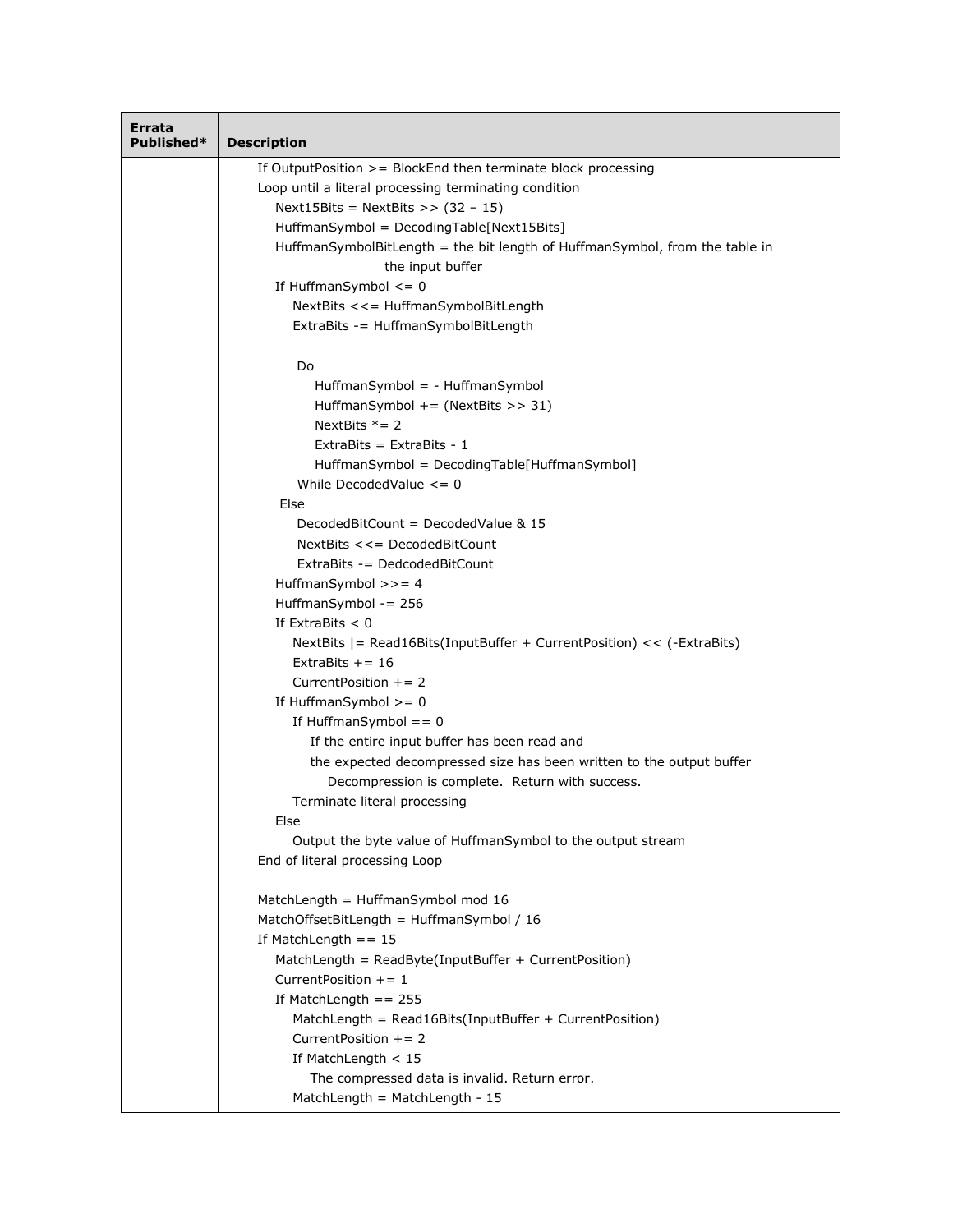| Errata<br>Published* | <b>Description</b>                                                                                                                                        |
|----------------------|-----------------------------------------------------------------------------------------------------------------------------------------------------------|
|                      | MatchLength = MatchLength + $15$                                                                                                                          |
|                      | MatchLength = MatchLength + 3                                                                                                                             |
|                      | MatchOffset = NextBits >> (32 - MatchOffsetBitLength)                                                                                                     |
|                      | MatchOffset += $(1 \lt k$ MatchOffsetBitLength)                                                                                                           |
|                      | NextBits <<= MatchOffsetBitLength                                                                                                                         |
|                      | ExtraBits -= MatchOffsetBitLength                                                                                                                         |
|                      | If $ExtraBits < 0$                                                                                                                                        |
|                      | NextBits $ =$ Read16Bits(InputBuffer + CurrentPosition) << $(-Extrabits)$                                                                                 |
|                      | ExtraBits $+= 16$                                                                                                                                         |
|                      | Current Position $+= 2$                                                                                                                                   |
|                      | For $i = 0$ to MatchLength - 1                                                                                                                            |
|                      | Output OutputBuffer[CurrentOutputPosition - MatchOffset + i]                                                                                              |
|                      | End of block loop                                                                                                                                         |
|                      | End of decoding loop                                                                                                                                      |
|                      | $\cdots$                                                                                                                                                  |
|                      |                                                                                                                                                           |
| 2019/09/02           | In Section 2.4.4, Processing, pseudocode supporting longer matches has been updated                                                                       |
|                      |                                                                                                                                                           |
|                      | Changed from:                                                                                                                                             |
|                      | The match length can be greater than the match offset, and this necessitates the 1-byte-at-a-<br>time copying strategy shown in the following pseudocode. |
|                      |                                                                                                                                                           |
|                      | BufferedFlags = $0$                                                                                                                                       |
|                      | BufferedFlagCount = $0$<br>$InputPosition = 0$                                                                                                            |
|                      | OutputPosition = $0$                                                                                                                                      |
|                      | $LastLengthHalfByte = 0$<br>Loop until break instruction or error                                                                                         |
|                      | If BufferedFlagCount $== 0$                                                                                                                               |
|                      | BufferedFlags = read 4 bytes at InputPosition                                                                                                             |
|                      | InputPosition += 4<br>BufferedFlagCount = $32$                                                                                                            |
|                      | BufferedFlagCount = BufferedFlagCount - 1                                                                                                                 |
|                      | If (BufferedFlags & $(1 \ll$ BufferedFlagCount)) == 0                                                                                                     |
|                      | Copy 1 byte from InputPosition to OutputPosition. Advance both<br>Else                                                                                    |
|                      | If InputPosition == InputBufferSize                                                                                                                       |
|                      | Decompression is complete. Return with success.<br>MatchBytes = read 2 bytes from InputPosition                                                           |
|                      | InputPosition += 2                                                                                                                                        |
|                      | MatchLength = MatchBytes mod 8<br>MatchOffset = $(MatchBytes / 8) + 1$                                                                                    |
|                      | If MatchLength == 7                                                                                                                                       |
|                      | If LastLengthHalfByte == 0                                                                                                                                |
|                      | $MatchLength = read 1 byte from InputPosition$<br>MatchLength = MatchLength mod 16                                                                        |
|                      | LastLengthHalfByte = InputPosition                                                                                                                        |
|                      | InputPosition $+= 1$                                                                                                                                      |
|                      | Else<br>MatchLength = read 1 byte from LastLengthHalfByte position                                                                                        |
|                      | MatchLength = MatchLength / 16                                                                                                                            |
|                      | LastLengthHalfByte = 0<br>If MatchLength == 15                                                                                                            |
|                      | MatchLength = read 1 byte from InputPosition                                                                                                              |
|                      | InputPosition $+= 1$                                                                                                                                      |
|                      | If MatchLength == 255                                                                                                                                     |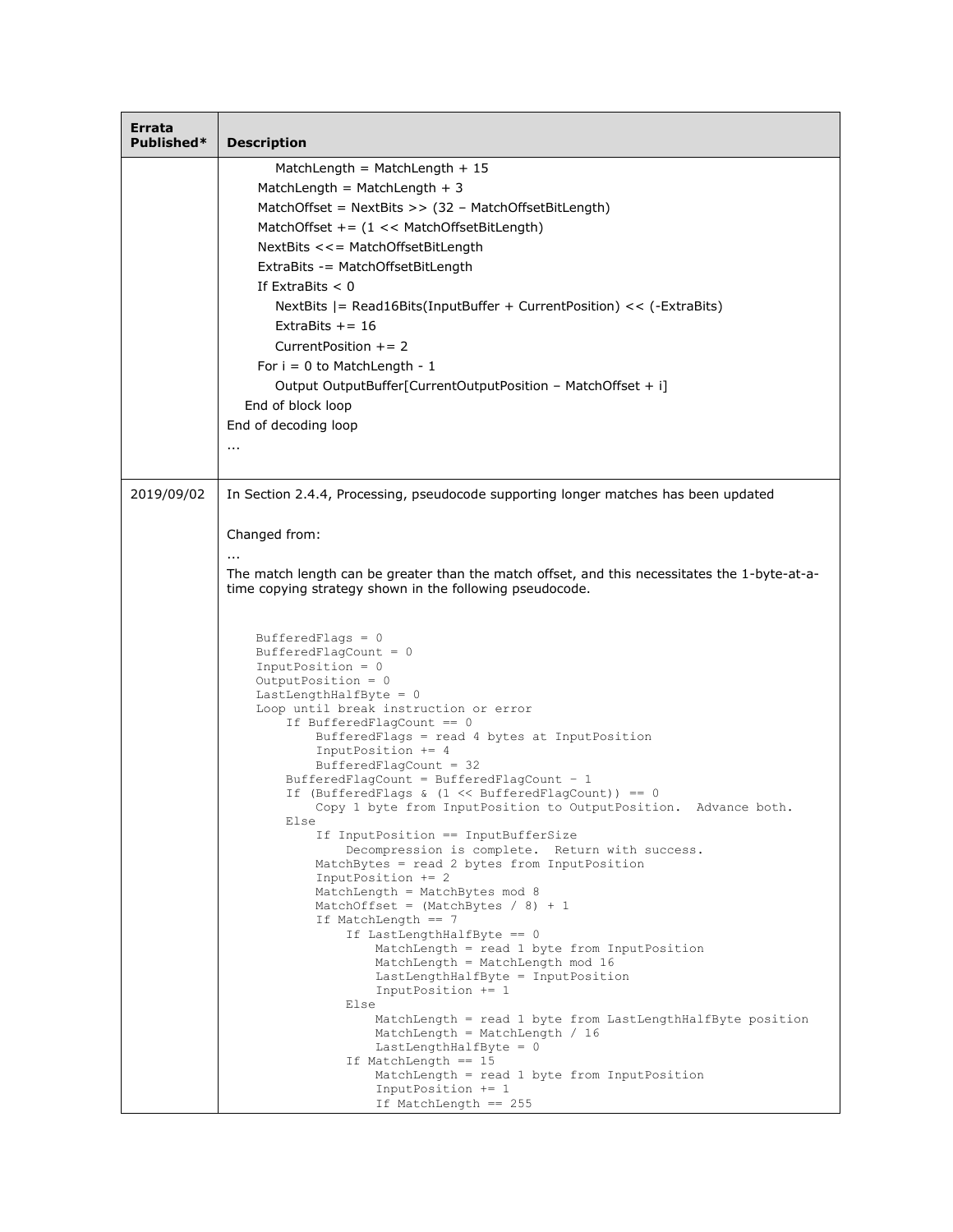| Errata<br>Published* | <b>Description</b>                                                                                                                                                                                                                                    |
|----------------------|-------------------------------------------------------------------------------------------------------------------------------------------------------------------------------------------------------------------------------------------------------|
|                      | MatchLength = read 2 bytes from InputPosition<br>$InputPosition += 2$<br>If MatchLength $<$ 15 + 7<br>Return error.<br>MatchLength $==$ (15 + 7)<br>MatchLength $+= 15$<br>MatchLength $+= 7$<br>MatchLength $+=$ 3<br>For $i = 0$ to MatchLength - 1 |
|                      | Copy 1 byte from OutputBuffer [OutputPosition - MatchOffset]<br>OutputPosition += 1                                                                                                                                                                   |
|                      | Changed to:                                                                                                                                                                                                                                           |
|                      | $\cdots$<br>The match length can be greater than the match offset, and this necessitates the 1-byte-at-a-<br>time copying strategy shown in the following pseudocode.                                                                                 |
|                      | BufferedFlags = $0$<br>BufferedFlagCount = $0$<br>$InputPosition = 0$<br>Output Position = $0$                                                                                                                                                        |
|                      | $LastLengthHalfByte = 0$<br>Loop until break instruction or error<br>If BufferedFlagCount $== 0$                                                                                                                                                      |
|                      | BufferedFlags = read 4 bytes at InputPosition<br>InputPosition $+= 4$<br>$BufferedFlagCount = 32$                                                                                                                                                     |
|                      | BufferedFlagCount = BufferedFlagCount - $1$<br>If (BufferedFlags & $(1 \ll$ BufferedFlagCount)) == 0<br>Copy 1 byte from InputPosition to OutputPosition. Advance both.<br>Else                                                                       |
|                      | If InputPosition == InputBufferSize<br>Decompression is complete. Return with success.<br>MatchBytes = read 2 bytes from InputPosition<br>InputPosition += 2                                                                                          |
|                      | MatchLength = MatchBytes mod 8<br>MatchOffset = $(MatchBytes / 8) + 1$<br>If MatchLength $== 7$                                                                                                                                                       |
|                      | If LastLengthHalfByte == 0<br>MatchLength = read 1 byte from InputPosition<br>MatchLength = MatchLength mod 16<br>LastLengthHalfByte = InputPosition                                                                                                  |
|                      | InputPosition $+= 1$<br>Else<br>MatchLength = read 1 byte from LastLengthHalfByte position<br>MatchLength = MatchLength / 16                                                                                                                          |
|                      | LastLengthHalfByte = $0$<br>If MatchLength == 15<br>MatchLength = read 1 byte from InputPosition                                                                                                                                                      |
|                      | $InputPosition += 1$<br>If MatchLength == 255<br>MatchLength = read 2 bytes from InputPosition<br>$InputPosition += 2$                                                                                                                                |
|                      | If MatchLength == 0<br>$MatchLength = read 4 bytes from InputPosition$<br>InputPosition += 4 bytes                                                                                                                                                    |
|                      | If MatchLength $<$ 15 + 7<br>Return error.<br>MatchLength $==$ (15 + 7)<br>MatchLength $+= 15$                                                                                                                                                        |
|                      | MatchLength $+= 7$<br>MatchLength $+=$ 3                                                                                                                                                                                                              |